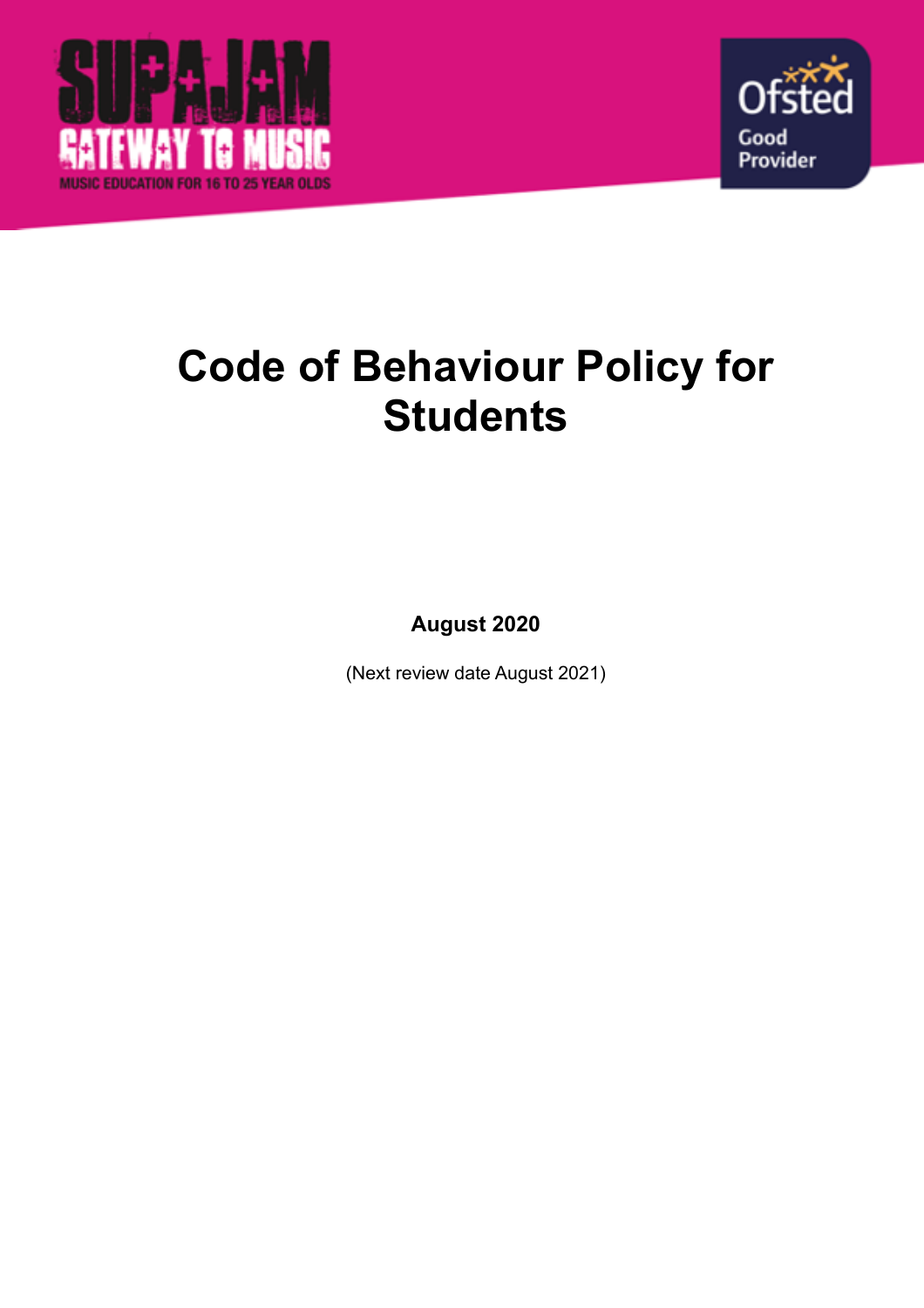This Policy consists of three parts:

**Part 1: Code of Behaviour Policy for Students, including the disciplinary procedure and appeals process.** 

**Part 2: Substance Use/Mis-use** 

**Part 3: Weapons**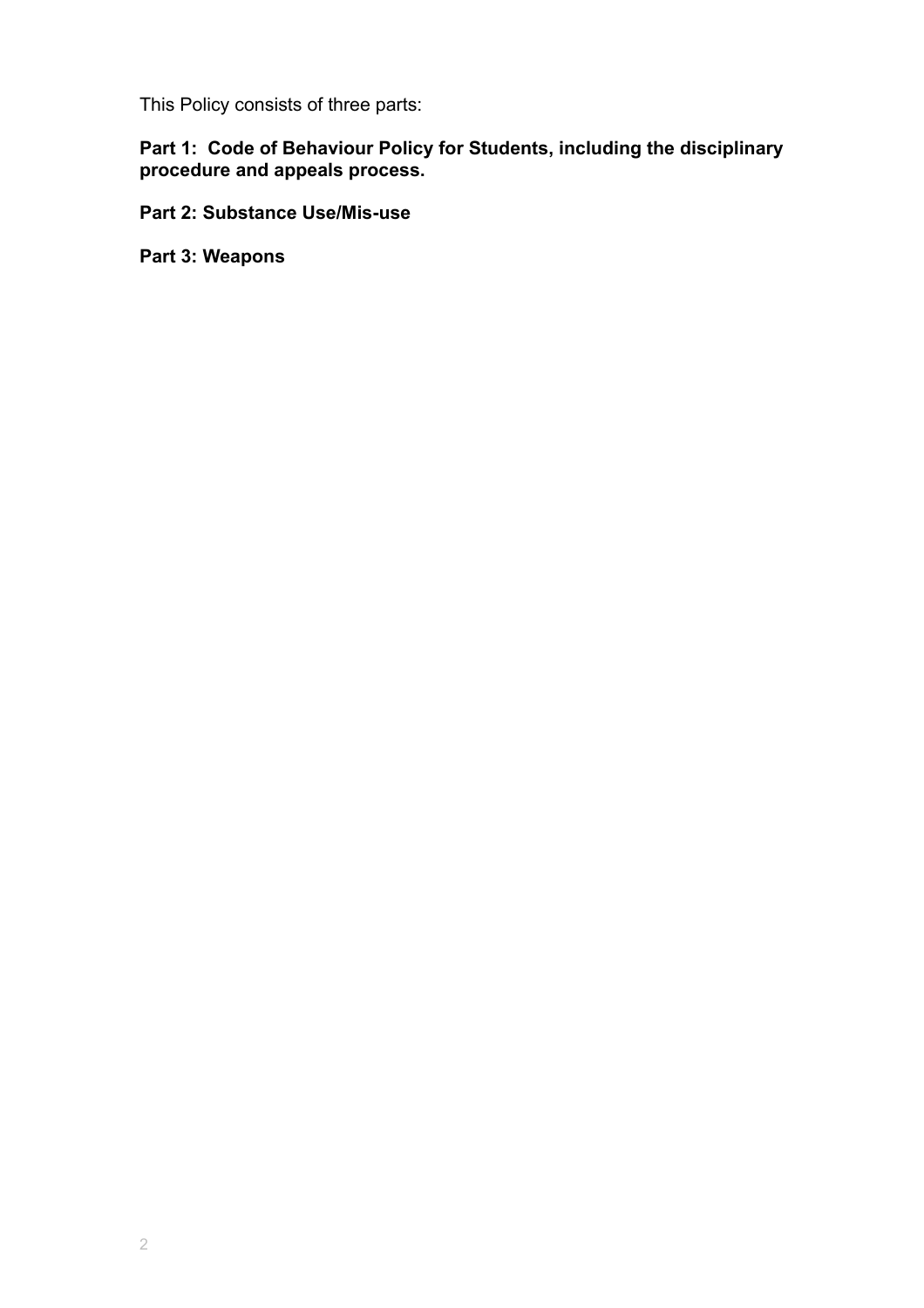# **Part 1: Code of Behaviour Policy for Students**

# 1. **INTRODUCTION**

This document sets out the code of behaviour which SupaJam expects all students to follow. It also sets out the procedure which will be followed if the code of behaviour is broken. This code applies to all SupaJam Education in Music and Media students, whether full-time or part-time, insider or outside of the bases and at all times during the year.

#### **Students must:**

- a) Maintain positive behaviour whilst at SupaJam Education in Music and Media. This includes punctually attending all lessons, programmes and workshops delivered by or for SupaJam, and engaging positively in every aspect of SupaJam. We expect students to try their best at all times.
- b) Treat others respectfully and kindly at all times, upholding the SupaJam ethos and following the British values. This includes allowing others to learn without disruption.
- c) Respect their environment, the building and the resources within it, treating everything with care, never intending to cause harm or damage.
- d) Comply with all Health and Safety rules, policies and procedures within SupaJam, following the instructions of staff.
- e) Support staff and other students in the maintenance of a clean and tidy environment throughout SupaJam Education in Music and Media.
- f) Complete work in a timely fashion and to the best of their ability.
- g) Respect SupaJam's zero tolerance to alcohol and drugs, never bringing them into the building and never intending to complete SupaJam programmes or activities when under the influence of alcohol or drugs.
- h) Act lawfully at all times.
- i) Understand that parents/carers/guardians of students will be informed of concerns and involved in appropriate discussions.

Should a student fail to follow the above expectations, they may face disciplinary action from SupaJam which could put their place within SupaJam at risk. The following are examples but not an exhaustive list of negative behaviour which may result in disciplinary action being taken against students: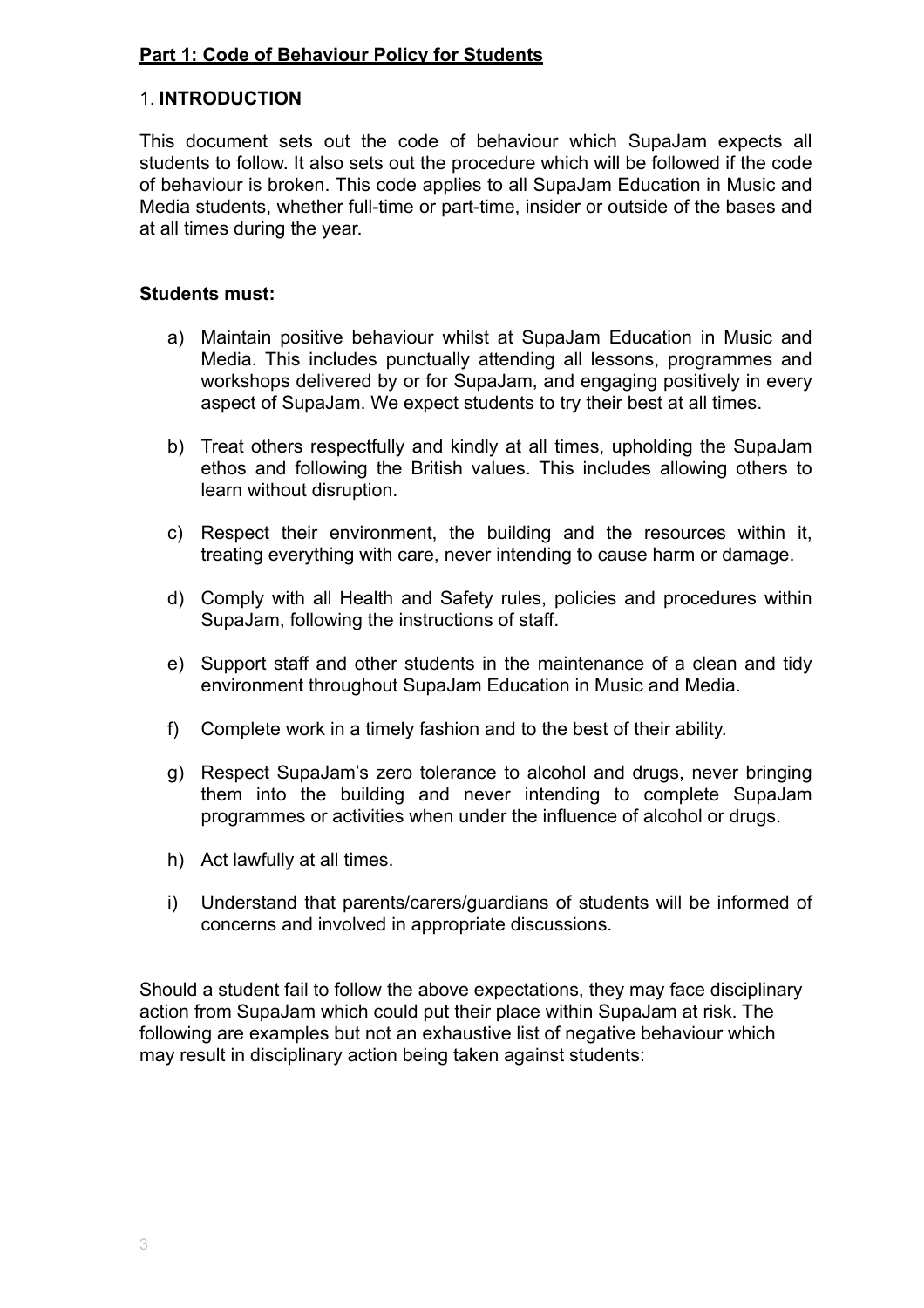#### **MISCONDUCT (NEGATIVE BEHAVIOUR)**

- a. Any breach of any of the expectations set out above.
- b. Failure to follow the reasonable instructions of a member of staff.
- c. Smoke on SupaJam Education in Music and Media premises outside of the designated smoking areas.
- d. Cheat or plagiarise the work of other students (or other authors).
- e. Use foul or abusive language or behave in an unruly way.
- f. Disrupt any class or any other SupaJam activity, whether or not involving other staff or students.
- g. Cause damage to any SupaJam buildings, equipment, books or furnishings or any property of others, deliberately or by gross negligence.
- h. Interfere with software or data belonging to (or used by) SupaJam Education in Music and Media, or use unauthorised software on SupaJam Education in Music and Media equipment, introduce any virus or similar disruptive matter (or other corruption/interference to such equipment or software), or inappropriately use the Internet.
- i. Participate in theft of property or any other dishonest acts.
- j. The use, possession or supply of any illegal substance or alcohol on SupaJam Education in Music and Media premises or during any activity associated with SupaJam.
- k. Consistently fail to attend lessons regularly and punctually without good cause.
- l. Consistently fail to meet deadlines to complete work without good cause.
- m. Bully, intimidate or harass any student, member of staff or visitor to the SupaJam.
- n. Behave in a way which is (or can be interpreted to be) racially or sexually offensive or which is offensive to those with learning and/or physical disabilities or impediments.
- o. Behave in a way which could bring SupaJam Education in Music and Media into disrepute.
- p. Any illegal act which may have an adverse effect on the work of SupaJam or on other students.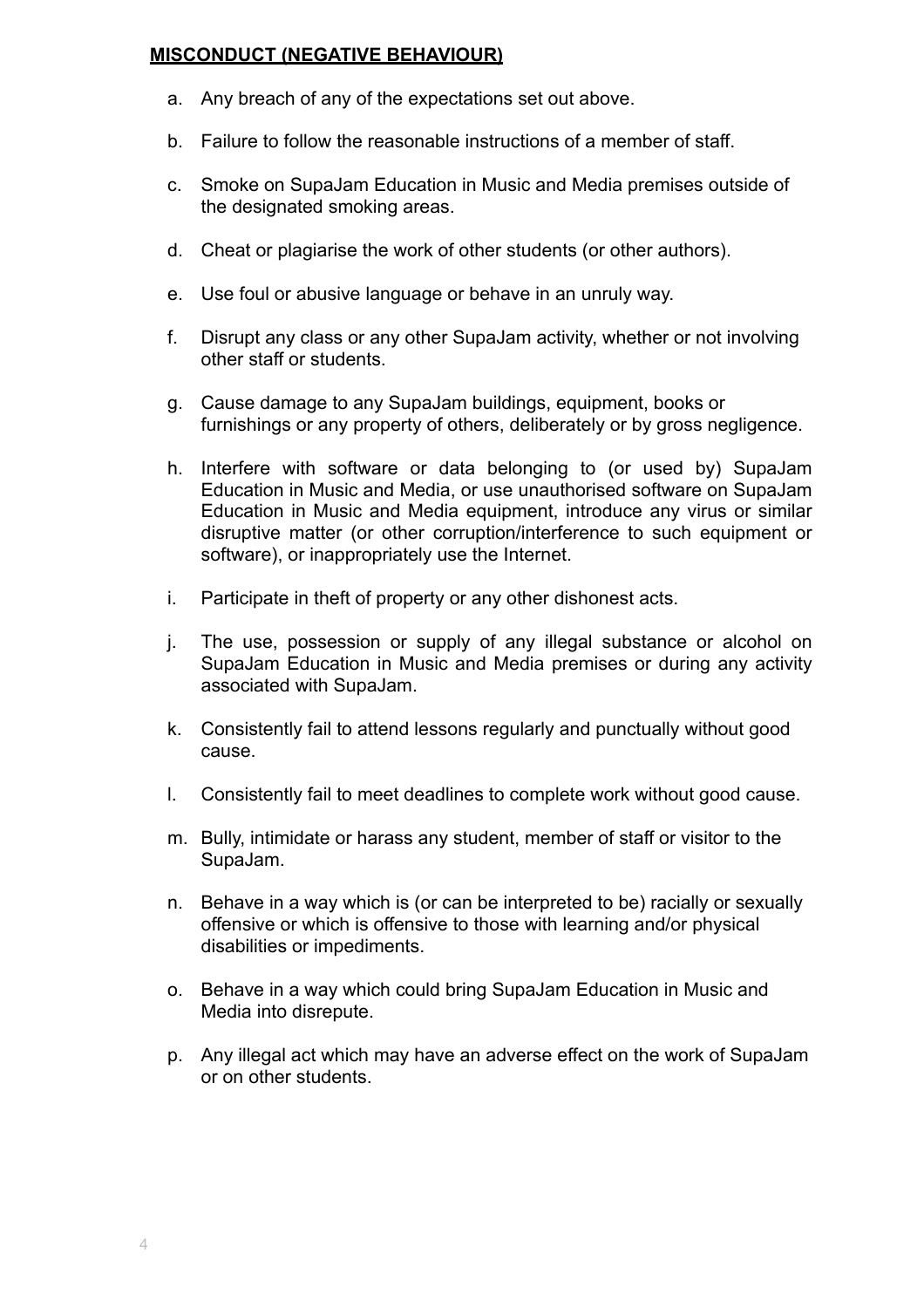#### **3a. GROSS MISCONDUCT**

Any particularly serious cases of misconduct or negative behaviour may be treated by SupaJam Education in Music and Media as gross misconduct. For example, any misconduct involving violence or a serious threat of violence, deliberate damage to property, endangering the health and safety of others, or any criminal activities affecting SupaJam or other students (or which could bring SupaJam into disrepute) are likely to be treated as gross misconduct and could lead to exclusion.

It is emphasised that this is not an exhaustive list of the types of case which SupaJam may treat as gross misconduct.

# **4**. **WHAT HAPPENS IF THE CODE OF BEHAVIOUR IS BROKEN:**

Should a student not follow the expectations outlined on page 2, they may find themselves a part of a disciplinary procedure. Whilst the initial stages are supportive in nature, students must be aware that if this procedure is followed in full, it could lead to the student losing their place within SupaJam.

This is to ensure that SupaJam maintains a positive, safe and respectful learning environment for everybody, keeping all students, staff and visitors safe from harm.

#### **The disciplinary procedure:**

**Stage One: Cause for Concern** - should a student give a member of staff a cause for concern, that member of staff or their tutor will have a conversation with the student. In this meeting the member of staff will outline the cause for concern and may suggest strategies for improvement.

**Stage Two: SLT intervention** - Should the student's behaviour not improve or should the breach to the Code of Conduct be a re-offence, a member of the Senior Leadership Team will have a conversation with the student to discuss strategies for improvement and the consequences of continued disregard of SupaJam's behaviour policy and the Code of Conduct. The member of staff may also be present in this meeting.

**Stage Three: Involving parents and/or guardians -** Should the student's behaviour continue to disregard SupaJam's behaviour policy and/or the Code of Conduct or should the breach to the Code of Conduct be a continued reoffence, a meeting will be arranged with the student's parents/guardians. This may take place either face to face or over the phone, as soon as is possible for the family and for SupaJam. If the offence is serious enough, or if it is more appropriate to do so, the member of staff may move straight to this stage and skip stage one and two.

**Stage Four: Home Study –** Following stage three, should the student's behaviour continue to disregard SupaJam's behaviour policy and/or the Code of Conduct or should the breach to the Code of Conduct be a continued reoffence, the student will be directed to work from home during a period of investigation, with immediate effect. The student will be sent home and SupaJam may request a parent or guardian to collect them for their own safety and the safety of others. A formal letter of home study will be issued by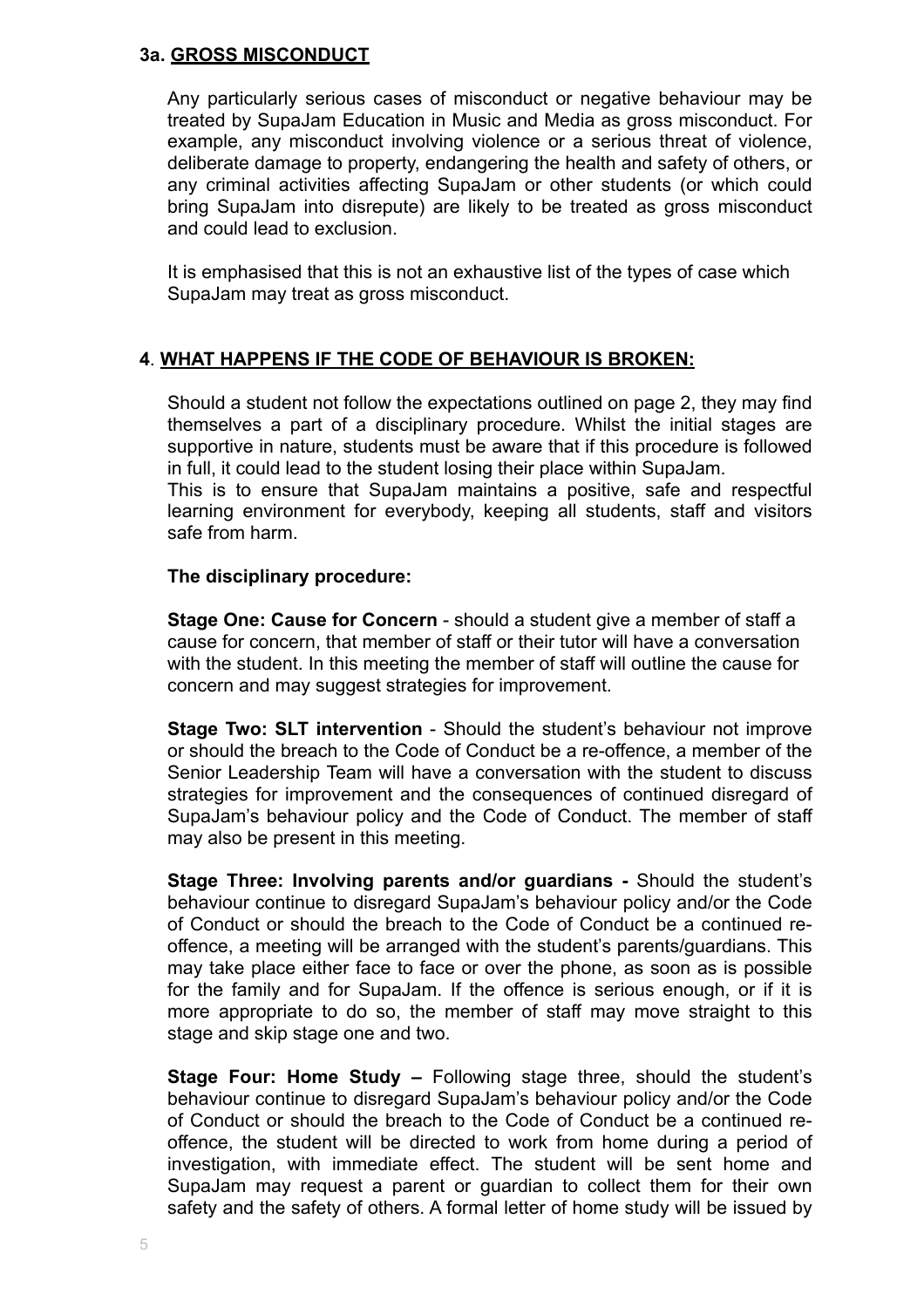the administration team and investigations will be carried out by a member of SLT and/or the safeguarding team.

During this time, SupaJam will investigate the circumstances and, if necessary, consult with the Advisory Board and the local authority to decide the most appropriate course of action. Outcomes may include, but are not limited to; mediation meetings, written contracts for the student to agree to on their return, continued home study or the termination of their placement.

Note: Stage 1 will be followed in the first instance unless the complaint against a student is sufficiently serious to move straight to Stage 4.

# **Appeals:**

The student will have the opportunity to appeal against the decision of the Senior Leadership Team if this decision has not been directed by the local authority or police, and this appeal will escalate to Nick Stillwell, co CEO of SupaJam. All appeals must be made in writing to the administration office or via email to [nicks@supajam.com](mailto:nicks@supajam.com) within 5 days of receiving the exclusion letter.

- a. If a notice of appeal is lodged within the time allowed, an appeal interview with Nick Stillwell will be arranged to take place within 10 working days of the notice of the appeal being received. The student will be given at least 5 working days' notice of the time and place of the appeal interview and will be entitled to be accompanied by a parent/carer or fellow student (but not by a legal or other professional adviser unless SupaJam otherwise agrees, having been given reasonable notice before the day of the hearing). A legal or other professional adviser will be permitted only if SupaJam intends to have an external adviser present. Any documents considered at the second stage interview will be available for the purposes of the appeal, together with the notes of the second stage interview and the notes of the disciplinary hearing.
- b. Should the student fail to attend the hearing meeting on the date and time provided without good reason, or cancel two arranged hearing meetings without cause or within more than 24 hours of the arranged meeting, they will revoke the right to appeal.
- c. At the appeal interview, the student will be invited to explain the grounds of the appeal and state his/her case.
- d. The manager who made the decision to exclude will be asked to respond to the appeal and explain the reasons for the recommendation.
- e. Nick Stillwell may ask questions of the student and the manager and will then consider whether to allow or dismiss the appeal. Witnesses will not normally be asked to attend except in relation to any relevant new evidence which has come to light.
- NB: In order to protect student witnesses from fear of recrimination within SupaJam, any written evidence given by a student will have the identity of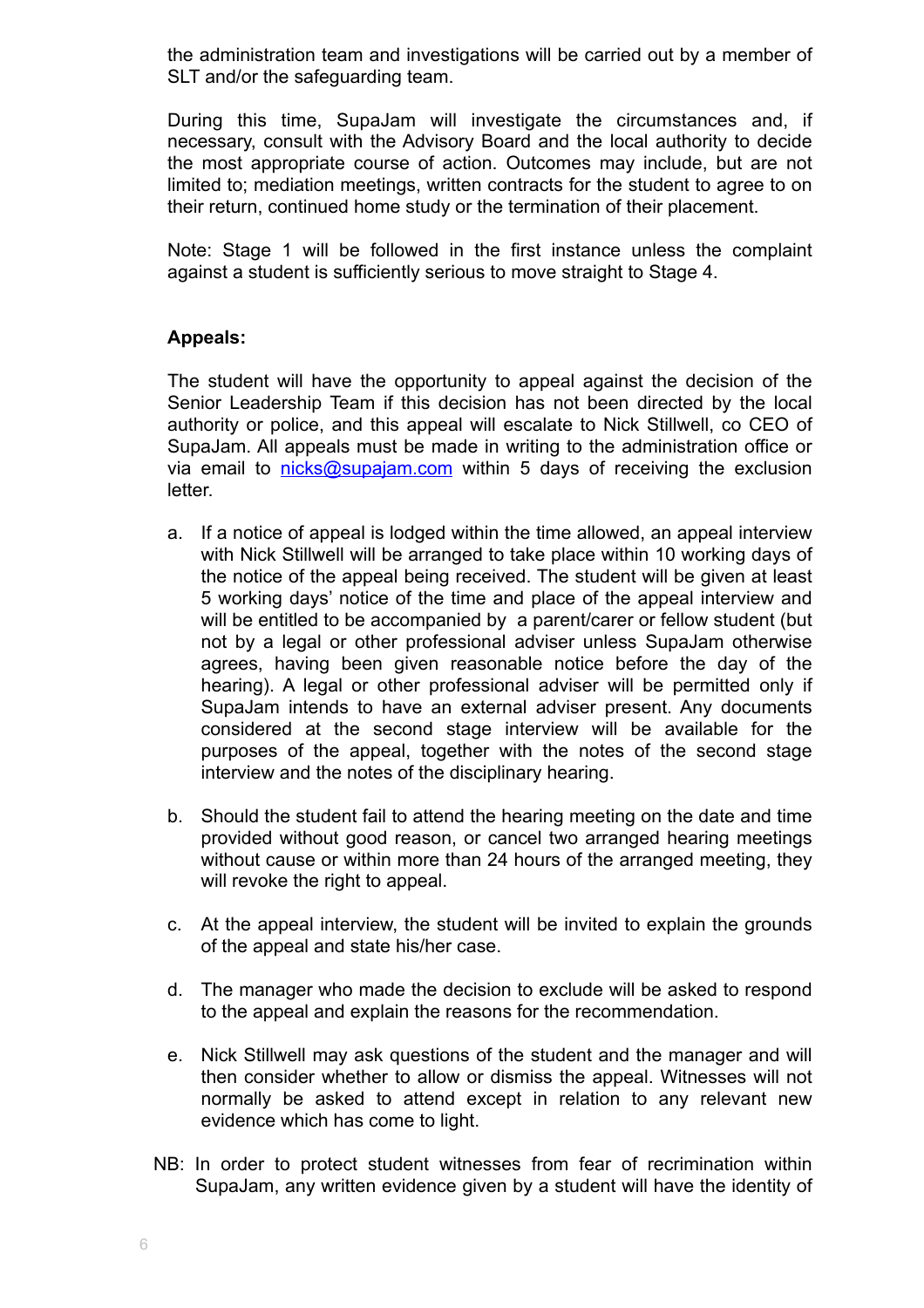that student obscured/deleted from any copies given to the student against whom the disciplinary action is being taken.

- f. If the appeal is allowed, management may decide that disciplinary action lesser than that recommended by the manager should be taken.
- g. If the appeal is dismissed, the recommendation of the manager will stand.
- h. Within 5 working days of the appeal interview, the final decision by the Senior Leadership Team will be confirmed, in writing, to the student and where appropriate the parents/guardian.
- i. There is no right of appeal against this decision.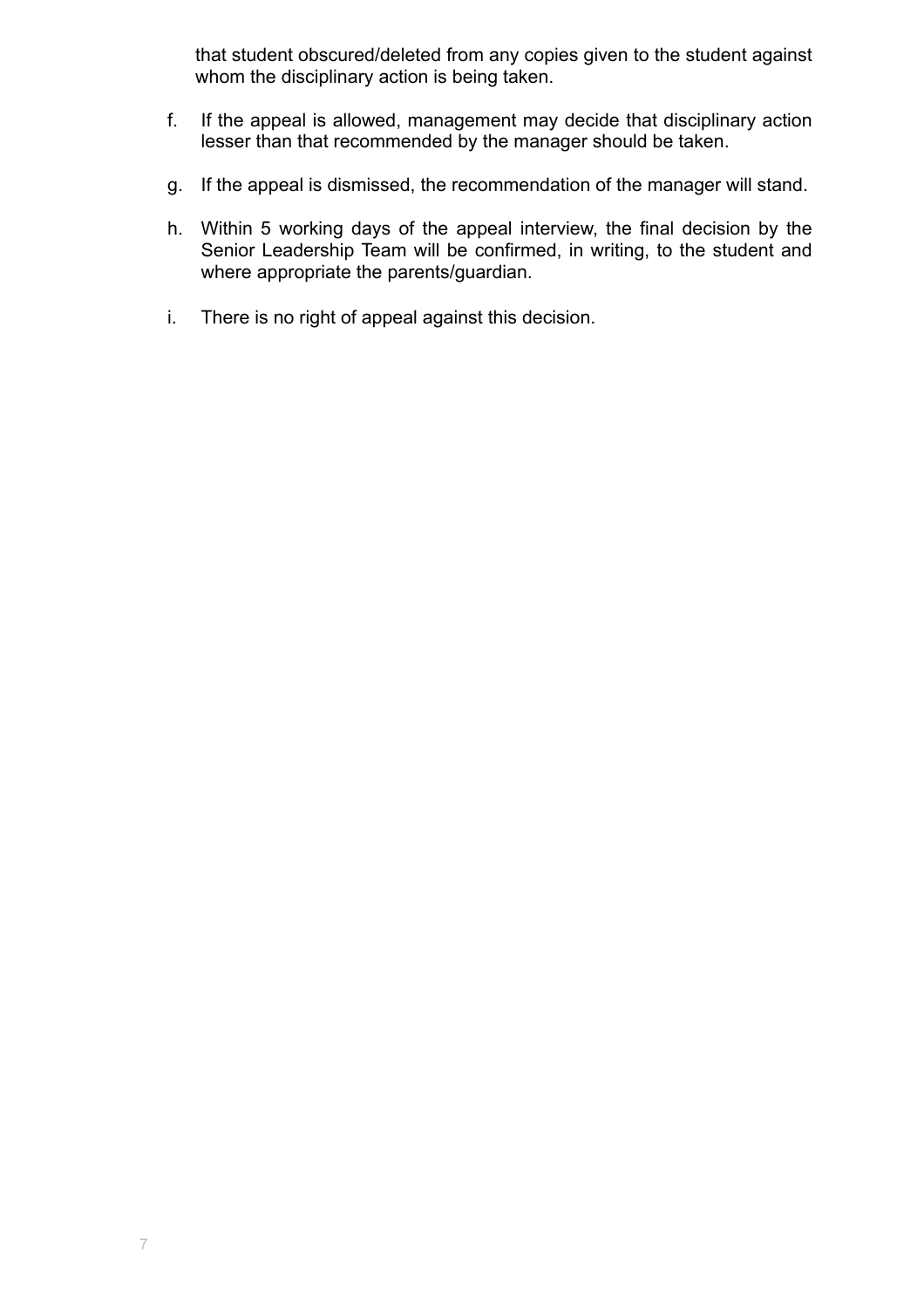#### **Part 2 – Substance Use/Mis-use**

# 1. **Policy Statement**

- 1.1 SupaJam Education in Music and Media is committed to providing a clear strategy and guidelines for managing all incidents involving illegal or socially unacceptable substances
- 1.2. The policy takes account of the current legislation governing these substances and will be reviewed in the light of any future legislative changes
- 1.3. SupaJam Education in Music and Media is committed to providing an environment enabling all students to study effectively without risk to individual health or safety
- 1.4. Any incidents involving these substances will be dealt with promptly following the procedure laid down in the policy
- 1.5. All staff, students and visitors at SupaJam Education in Music and Media should be made aware that any substance misuse is unacceptable whether or not it is unlawful
- 1.6. SupaJam Education in Music and Media regards any incident involving illegal or harmful substances as serious and undesirable and will take disciplinary action in all cases

# 2 **Definitions of Substances covered by the Policy and Legal Status**

1. The following substances will be covered by the Policy:

#### Illegal Drugs

The Misuse of Drugs Act 1971 regulates controlled drugs and divides them into:-

**Class A** which includes Crack Cocaine, Cocaine, Ecstasy (MDMA), Heroin, LSD, Methadone, processed Magic Mushrooms, methamphetamine (Crystal Meth) and any injected Class B drug.

**Class B** which includes Amphetamines, barbiturates, cannabis, codeine, methylphenidate (Ritalin), synthetic cannabinoids, synthetic cathinones (e.g. mephedrone, methoxetamine) and ketamine.

**Class C** Anabolic steroids, benzodiazepines (diazepam), gamma hydroxybutyrate (GHB), gamma-butyrolactone (GBL), piperazines (BZP), khat

**Solvents** which includes (but is not limited to) aerosols, gasses and glues.

#### **Alcohol**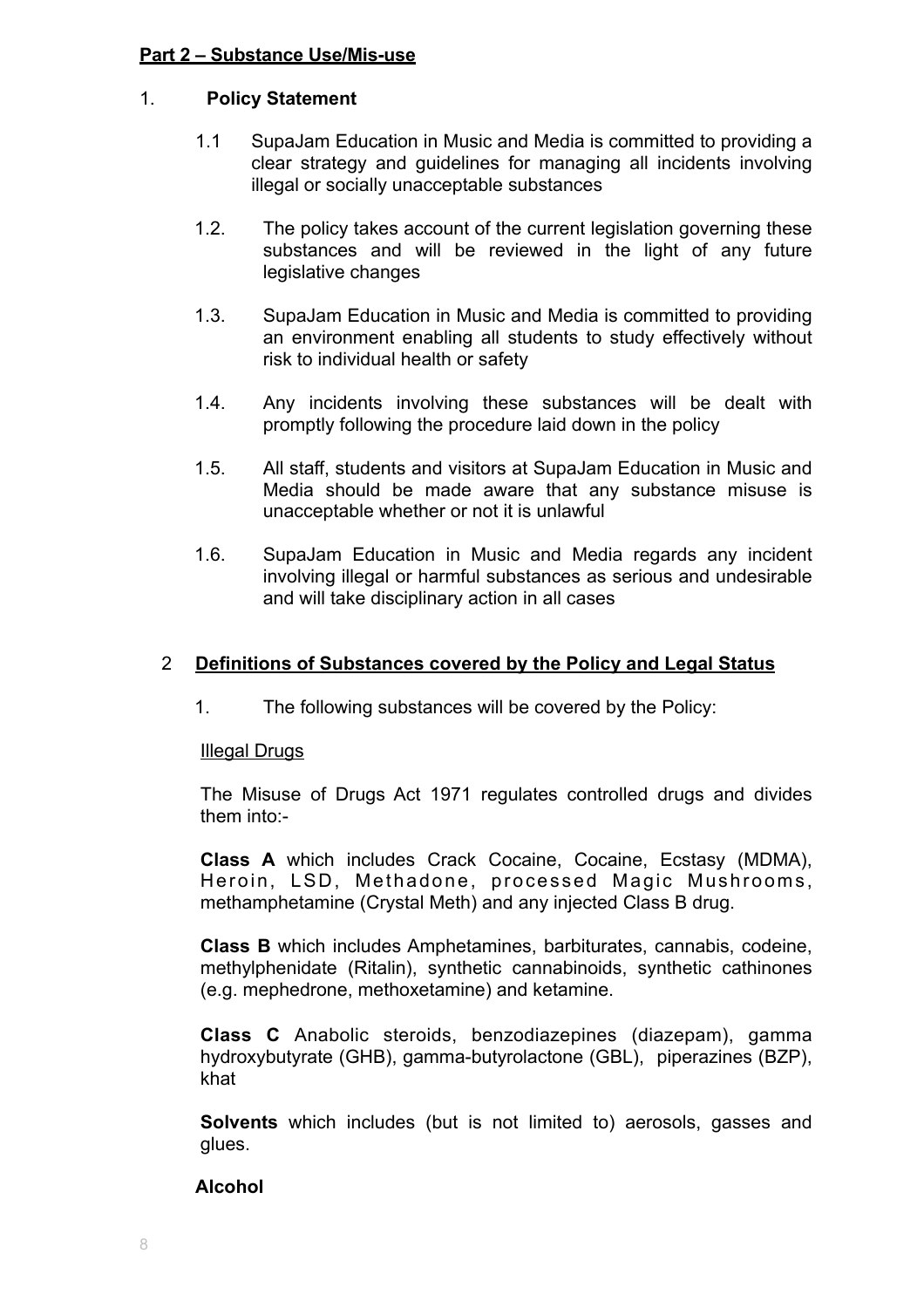#### *It is illegal to supply any classified drug to another person or possess a classified drug with the intent to supply.*

#### *Class A drugs are treated by the law as most dangerous.*

- 1. It is illegal to possess any controlled drug unless the drug has been supplied on a prescription. Legal possession of any prescribed class A or B drug should be notified to the Operations Manager.
- 2. It is an offence to sell solvents, gasses or glues to those under 18 years of age if it's suspected they are to be used for intoxicating purposes.
- 3. It is illegal to purchase or consume alcohol in a public area under the age of 18 years

# 3 **Responsibilities**

- 1. All members of SupaJam Education in Music and Media, staff, students and visitors are required to comply with this policy. Failure to do so will result in disciplinary action in accordance with SupaJam's disciplinary procedures (either staff or student, as applicable).
- 2. Overall responsibility for day to day operation of the Policy rests with the Senior Leadership Team.

# 4 **Operation**

Anyone suspected of being in possession of drugs, solvents or alcohol with the intent to misuse, or being under the influence of the above should be reported immediately to a member of the Senior Leadership Team or the safeguarding team.

The following action will be taken:

#### **Drugs and Solvent Possession/Misuse**

- a. The matter will be reported to the Centre Manager or Safeguarding Manager who may inform the student's parents and also seek advice from the Police.
- b. The manager may suspend and detain the student pending the arrival of the Police.
- c. Following Police advice, the student may be excluded from SupaJam Education in Music and Media, or allowed to return pending an investigation.
- d. Any misuse of drugs may result in the immediate suspension of the student from SupaJam Education in Music and Media and a disciplinary hearing which could lead to exclusion from the SupaJam.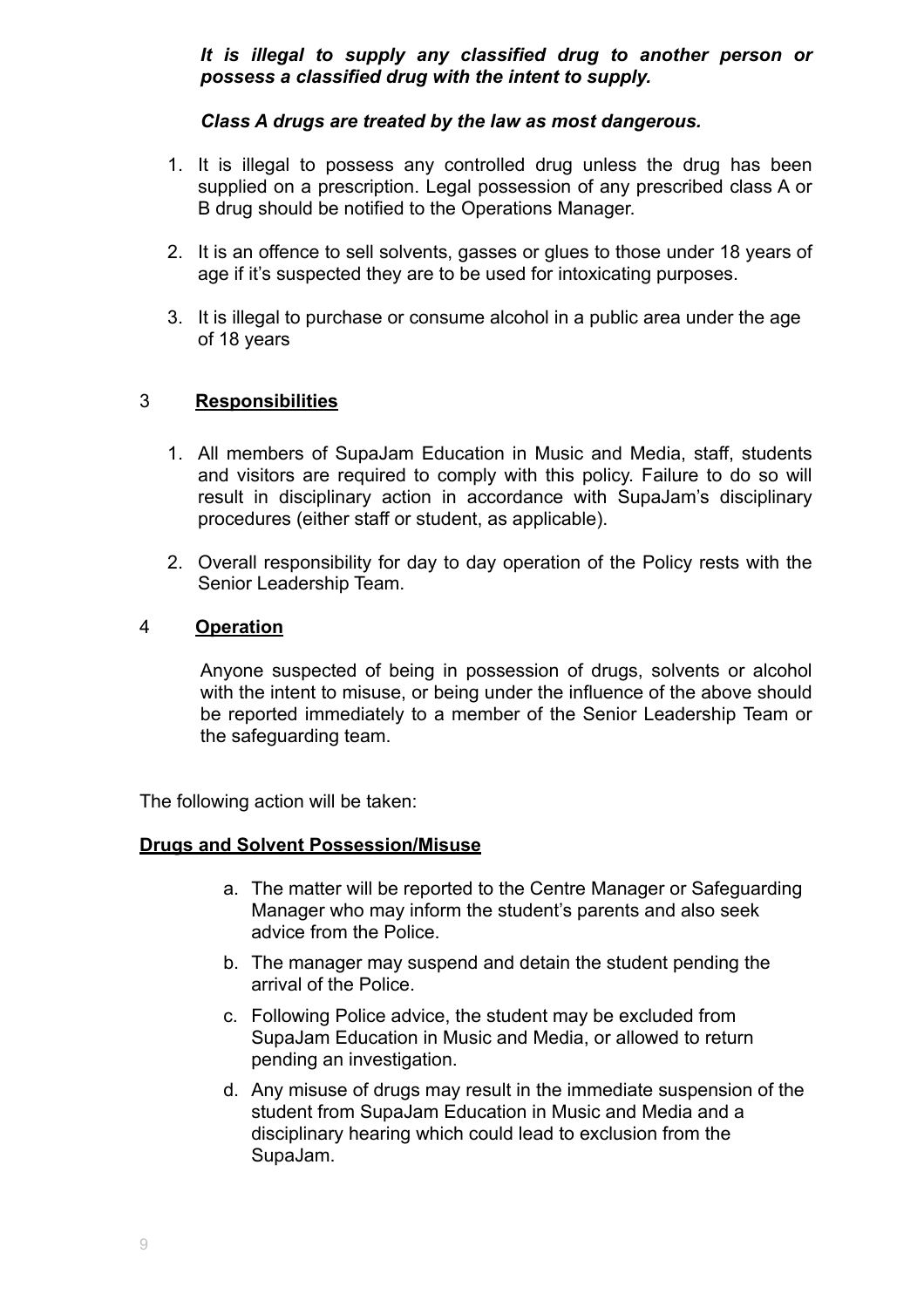# **Alcohol**

- a. Students are not to consume alcohol before attending SupaJam, within SupaJam hours or on the premises of SupaJam. Any misuse of alcohol may result in the immediate suspension of the student from SupaJam Education in Music and Media and a disciplinary hearing which could lead to exclusion from SupaJam. If it is not safe for the student to leave the premises of SupaJam alone, a parent or guardian will be called to collect them immediately. Should they not be available, an ambulance will be called to escort the student from SupaJam for their safety and they may be charged for this service.
- b. Students are not to bring alcohol onto the premises of SupaJam, even without the intention of consumption.

# **5 Supportive Framework**

1. Wherever appropriate, SupaJam staff will offer initial advice, guidance and referrals to drugs and alcohol support organisations to students involved in any incidents of substance use or misuse.